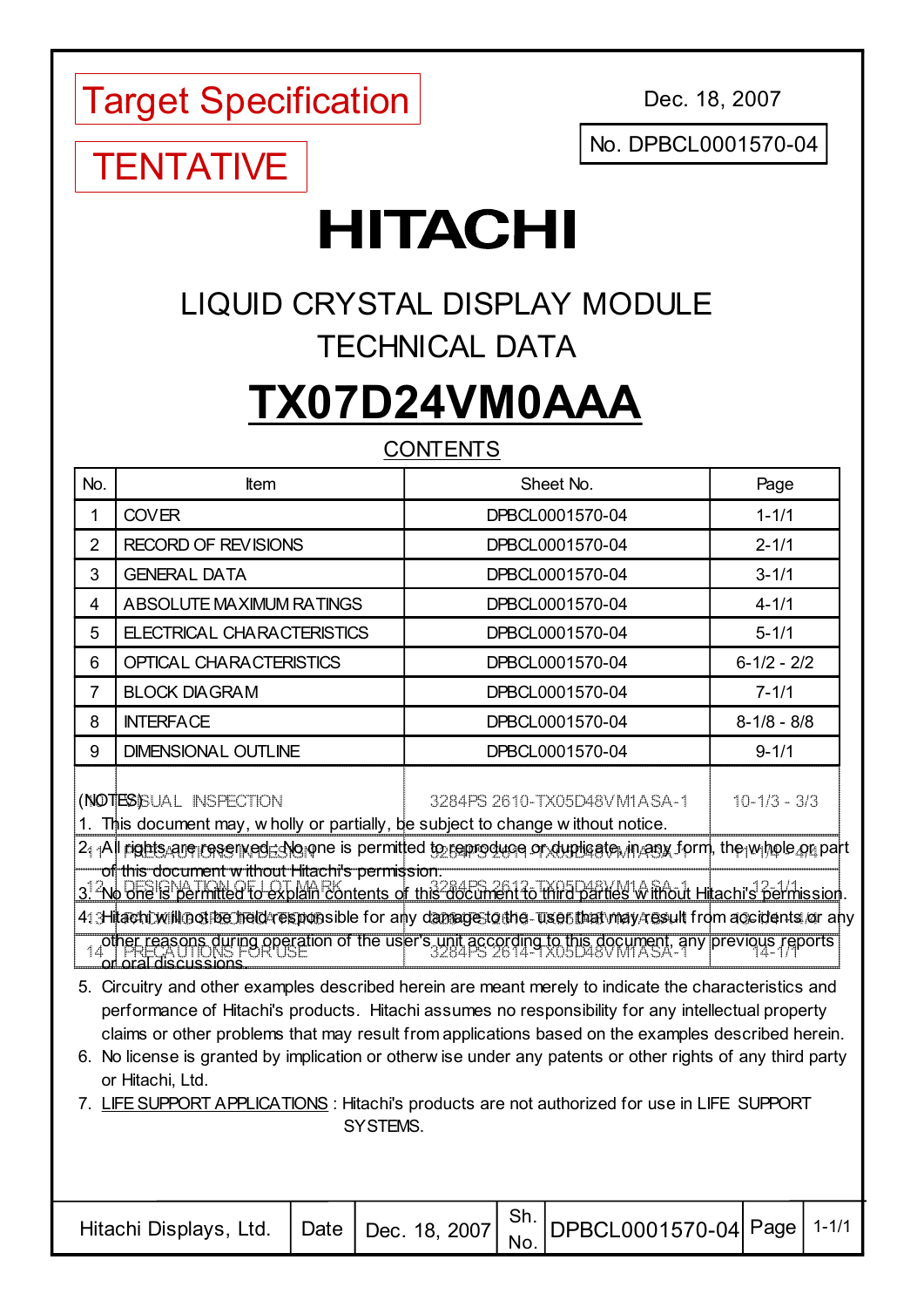|                        | <b>RECORD OF REVISIONS</b> |     |                      |  |
|------------------------|----------------------------|-----|----------------------|--|
| Date<br>Sheet No.      |                            |     | Summary              |  |
| Hitachi Displays, Ltd. |                            | Sh. | DPBCL0001570-04 Page |  |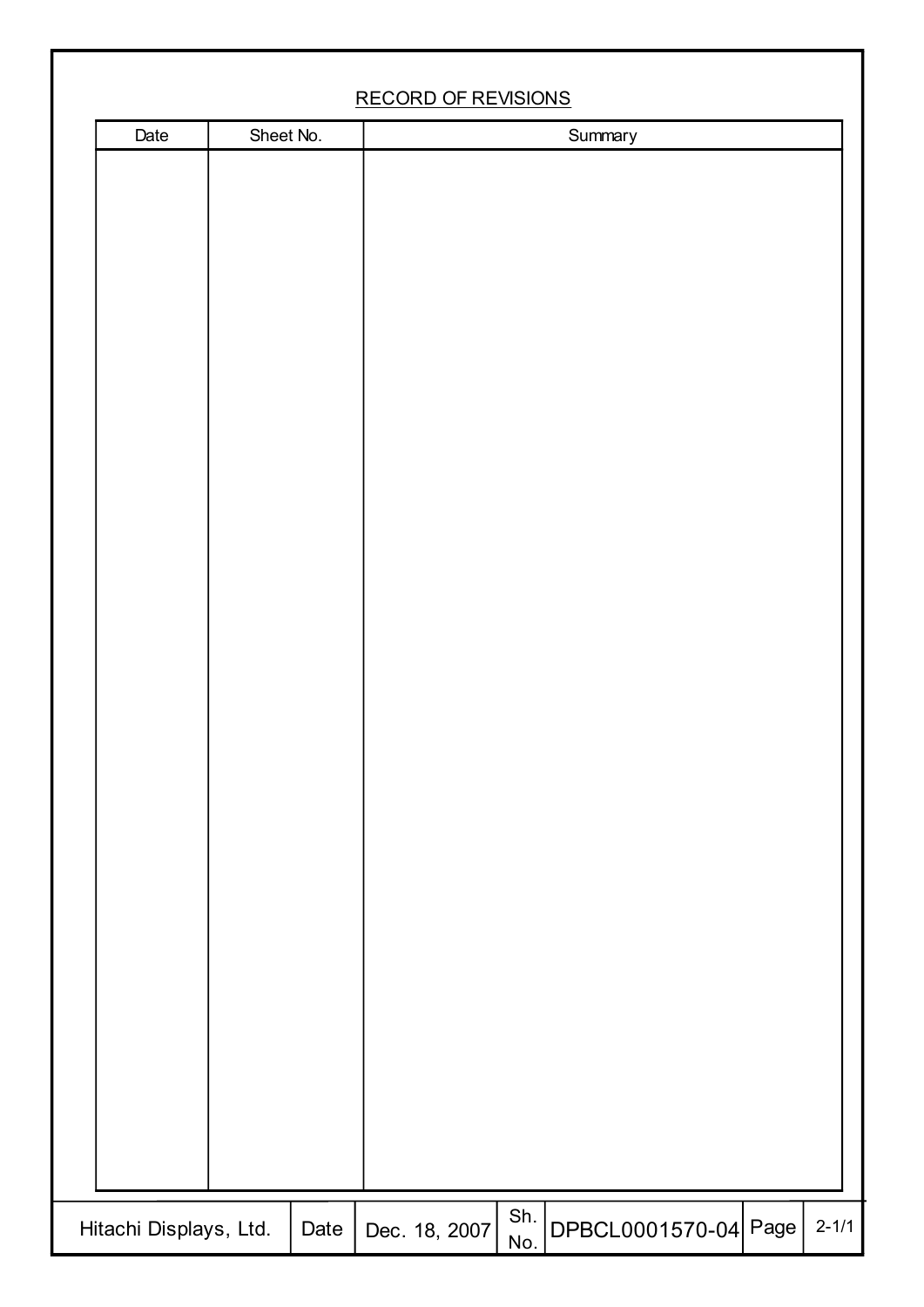#### 3. GENERAL DATA

| (1) Product Name                 | TX07D24VM0AAA                                                                       |
|----------------------------------|-------------------------------------------------------------------------------------|
| (2) Module Dimensions            | 50.0 (W) mm x 70.0(H) mm x 2.15 (t) mm                                              |
| (3) Active Area Dimensions       | 43.2 (W) mm x 57.6 (H) mm                                                           |
| (4) Pixel Pitch                  | $0.18$ (W) mm x $0.18$ (H) mm                                                       |
| (5) Resolution                   | 240 x 3 (R, G, B) (W) x 320 (H) dots                                                |
| (6) Color Pixel Arrangement      | <b>RGB Vertical Stripe</b>                                                          |
| (7) Display Mode                 | Transmissive Type, Normally Black Mode, IPS                                         |
| (8) Number of Colors             | 65,536 Colors (8-bit, 16-bit CPU - I/F)<br>262,144 Colors (9-bit, 18-bit CPU - I/F) |
| (9) View ing Direction           |                                                                                     |
| (10) Backlight                   | Light Emitting Diode (LED)<br>Five LEDs connected in Series                         |
| (11) Weight                      | 14.5g                                                                               |
| (12) Pow er Supply Voltage       | $Vcc = 2.8 V$ (typ)                                                                 |
| (13) Interface I/O pow er supply | 1.75V $\leq$ VDDI/O $\leq$ Vcc                                                      |
| (14) LCD Driver IC               | S6D0154                                                                             |
| (15) Interface                   | 8-bit / 9-bit / 16-bit / 18-bit CPU bus (80 CPU series)                             |

| …acni Displays, Ltd. $\Big $ Date $\Big $ Dec. 18, 2007 $\Big $ Sn. DPBCL0001570-04 Page Late |  |  |  |  |  |
|-----------------------------------------------------------------------------------------------|--|--|--|--|--|
|-----------------------------------------------------------------------------------------------|--|--|--|--|--|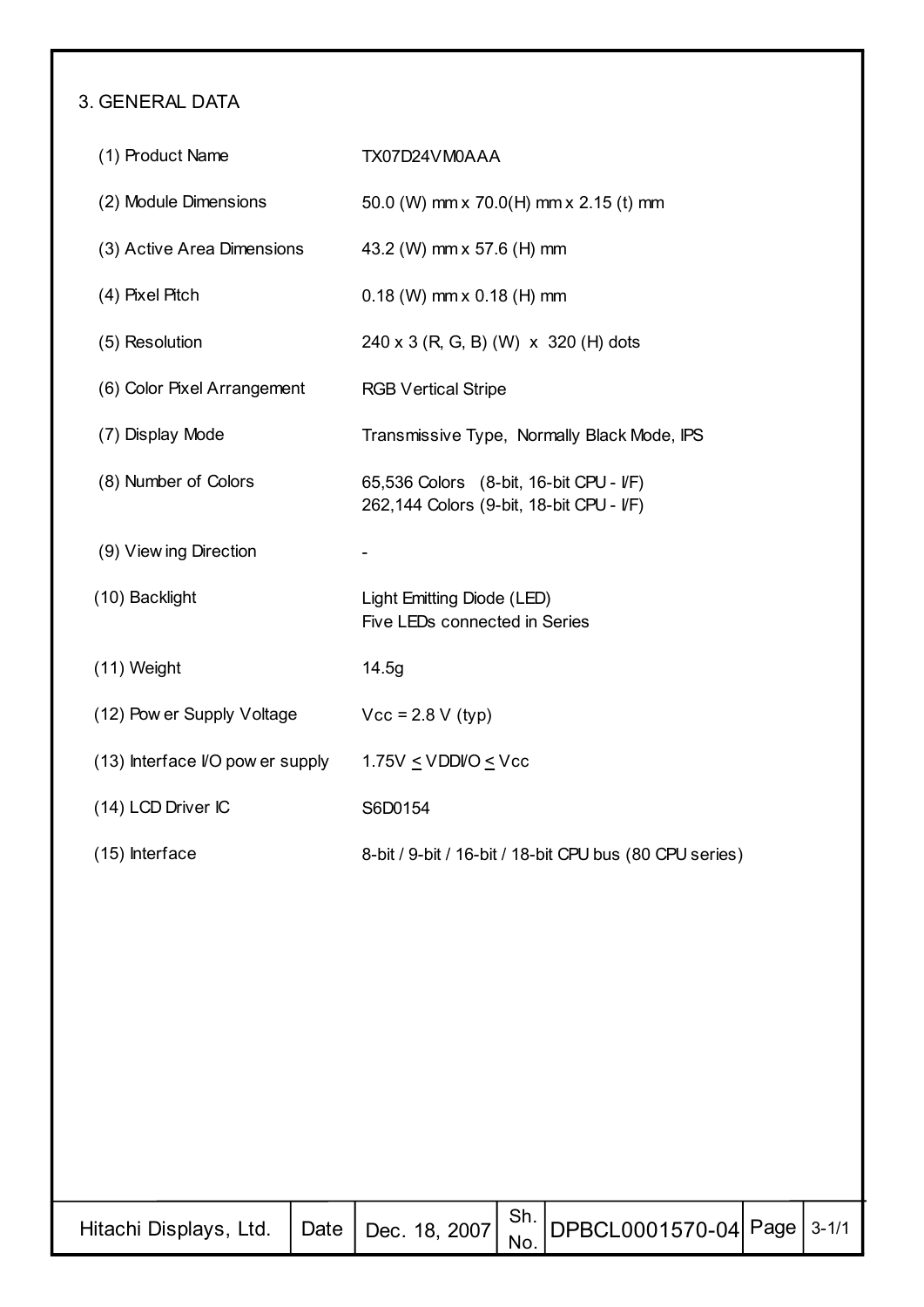#### 4. ABSOLUTE MAXIMUM RATINGS

#### 4. 1 ELECTRICAL ABSOLUTE MAXIMUM RATINGS OF LCD

 $VSS = 0 V$ 

| ltem                               | Symbol        | Min    | Max         | Unit | <b>Note</b> |
|------------------------------------|---------------|--------|-------------|------|-------------|
| Pow er Supply for Logic and Analog | <b>Vcc</b>    | $-0.3$ | 4.6         |      | (1), (2)    |
| Pow er Supply for Interface        | <b>VDDI/O</b> | $-0.3$ | 4.6         |      | (1), (2)    |
| Input Voltage                      | VM            | $-0.3$ | $VDDVO+0.3$ |      | (1), (3)    |
| <b>LED Reverse Voltage</b>         | <b>VR</b>     |        | 5           |      | (1), (4)    |
| <b>LED Forw ard Current</b>        | <b>ILED</b>   |        | 35          | mA   | (4), (5)    |
| <b>Static Electricity</b>          |               |        | ±2          | kV   | (6)         |

Notes (1) All voltage values are referred to GND.

(2) VDDI/O < Vcc

(3) Applies to the RESET\*, RD\*, WR\*, CS\*, RS, VSYNC\*, IM0, IM3 and DB17-0 pins.

- (4) Ta = 25 deg C, per piece of LED.
- (5) Relationship betw een ambient temperature and allow able forw ard current



#### 4. 2 ENVIRONMENTAL ABSOLUTE MAXIMUM RATINGS

|                            | Operating       |                |                 | Storage        | Comment         |  |
|----------------------------|-----------------|----------------|-----------------|----------------|-----------------|--|
| ltem                       | Min             | Max            | Min             | Max            |                 |  |
| <b>Ambient Temperature</b> | $-20^{\circ}$ C | $70^{\circ}$ C | $-30^{\circ}$ C | $80^{\circ}$ C | Note $(2)$      |  |
| Humidity                   | Note $(1)$      |                | Note $(1)$      |                | No condensation |  |
| <b>Corrosive Gas</b>       | Not Acceptable  |                | Not Acceptable  |                |                 |  |

Notes (1) Ta  $\leq$  40°C: 85% RH max.

Ta > 40 $\degree$ C: Absolute humidity must be low er than the humidity of 85%RH at 40 $\degree$ C. The polarizer quality is not assured by the above values.

(2) Background color slightly changes depending on ambient temperature and view ing angle.

|  |  |  | . $\frac{1}{2}$ muachi Displays, Ltd. Date Dec. 18, 2007 $\left  \frac{Sh}{No} \right $ DPBCL0001570-04 Page $\left  \frac{An}{An} \right $ |  |  |
|--|--|--|---------------------------------------------------------------------------------------------------------------------------------------------|--|--|
|--|--|--|---------------------------------------------------------------------------------------------------------------------------------------------|--|--|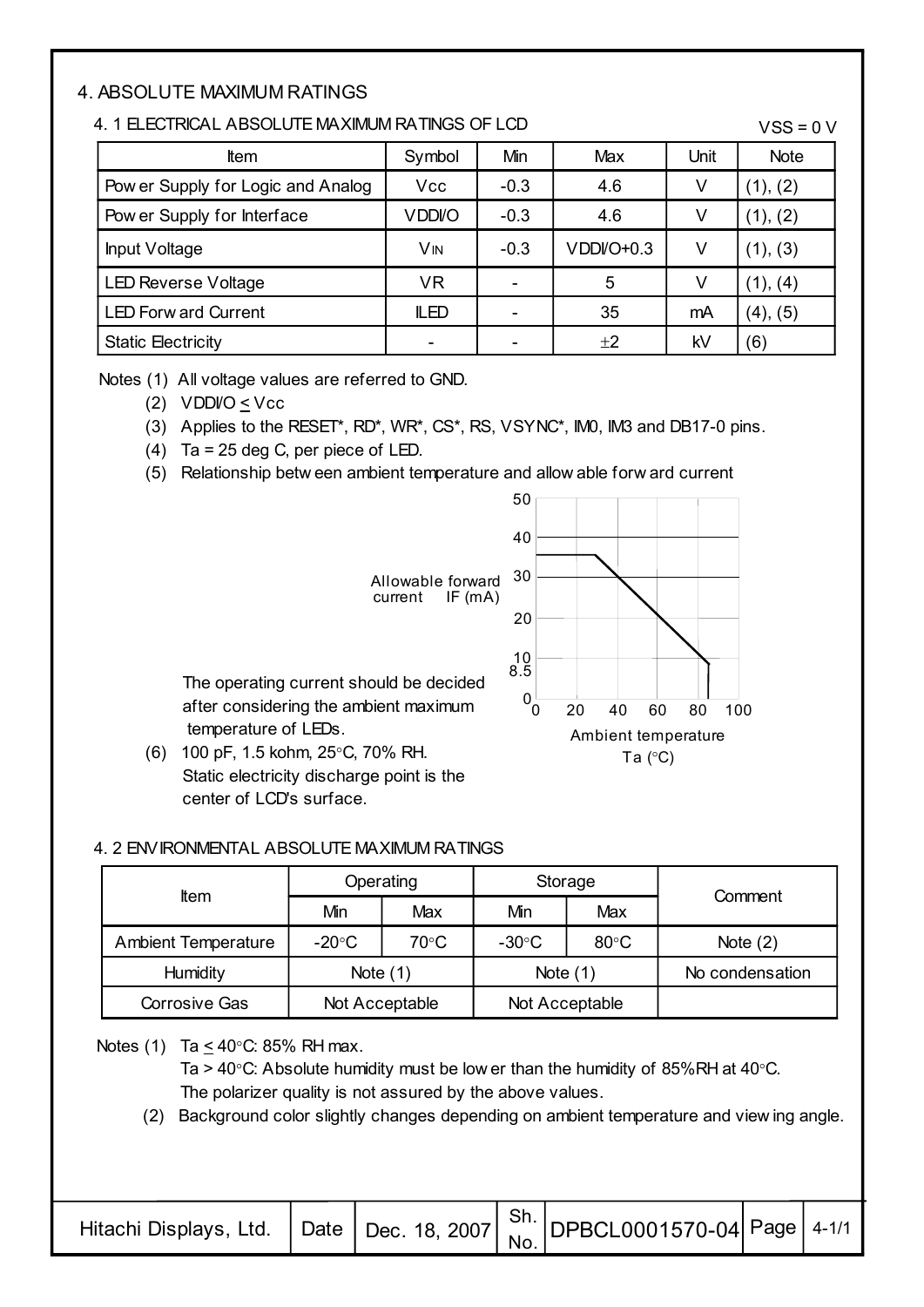#### 5. ELECTRICAL CHARACTERISTICS

#### ELECTRICAL CHARACTERISTICS OF LCD

Ta =  $25^{\circ}$ C, VSS = 0 V

| Item                                         | Symbol      | Condition  | Min                 | Ty p | Max                 | Unit   | Note |
|----------------------------------------------|-------------|------------|---------------------|------|---------------------|--------|------|
| Power Supply Voltage for Logic<br>and Analog | <b>Vcc</b>  |            | 2.72                | 2.8  | 2.88                | $\vee$ |      |
| Power Supply Voltage for Inteface            | VDDI/O      | ۰          | 1.75                | ٠    | <b>Vcc</b>          |        |      |
|                                              | Vi          | "H" lev el | $0.8 \times VDDI/O$ | ۰    | VDDI/O              | $\vee$ |      |
| Input Voltage for Logic Circuits             |             | "L" level  | 0                   | -    | $0.2 \times VDDI/O$ |        | (1)  |
|                                              |             | "H" level  | $0.8 \times VDDI/O$ | -    |                     | $\vee$ |      |
| Output Voltage for Logic Circuits            | Vo          | "L" level  |                     | -    | $0.2 \times I/OVec$ |        | (2)  |
| Input/Output Leak current                    | ILi         |            | $-1.0$              |      | 1.0                 | μA     |      |
|                                              |             | All White  |                     | 9.3  | 12.0                | mA     | (3)  |
| Power Supply Current                         | lcc         | Partial    |                     | 6.0  | 8.0                 | mA     | (4)  |
|                                              |             | Standby    |                     | 0.1  | 1.0                 | μA     | (5)  |
| <b>LED Forward Voltage</b>                   | <b>VLED</b> |            |                     | 3.2  | 3.5                 | V      |      |
| <b>LED Forward Current</b>                   | I LED       |            |                     | 20   | Note $(6)$          | mA/LED |      |
| Frame Frequency                              | fFLM        |            |                     | 85   |                     | Hz.    |      |

Notes (1) Applies to the RESET\*, RD\*, WR\*, CS\*, RS, VSYNC\*, IM0, IM3 and DB17-0 pins.

- (2) Applies to the FLM and DB17-0 pins.
- (3)  $Vcc = VDDVO = 2.8 V$ , fFLM = 85 Hz
- (4) Partial Pattern

40 Lines: White 280 Lines: Black  $fFLM = 85 Hz$ 8-color mode



40 Lines: White

280 Lines: Black

- (5)  $Vcc = VDDVO = 2.8 V$ , Standby mode
- (6) Refer to Item 4.1

| . acni Displays, Ltd. $\Big $ Date $\Big $ Dec. 18, 2007 $\Big $ S <sup>n.</sup> DPBCL0001570-04 Page Late |  |  |  |  |  |
|------------------------------------------------------------------------------------------------------------|--|--|--|--|--|
|------------------------------------------------------------------------------------------------------------|--|--|--|--|--|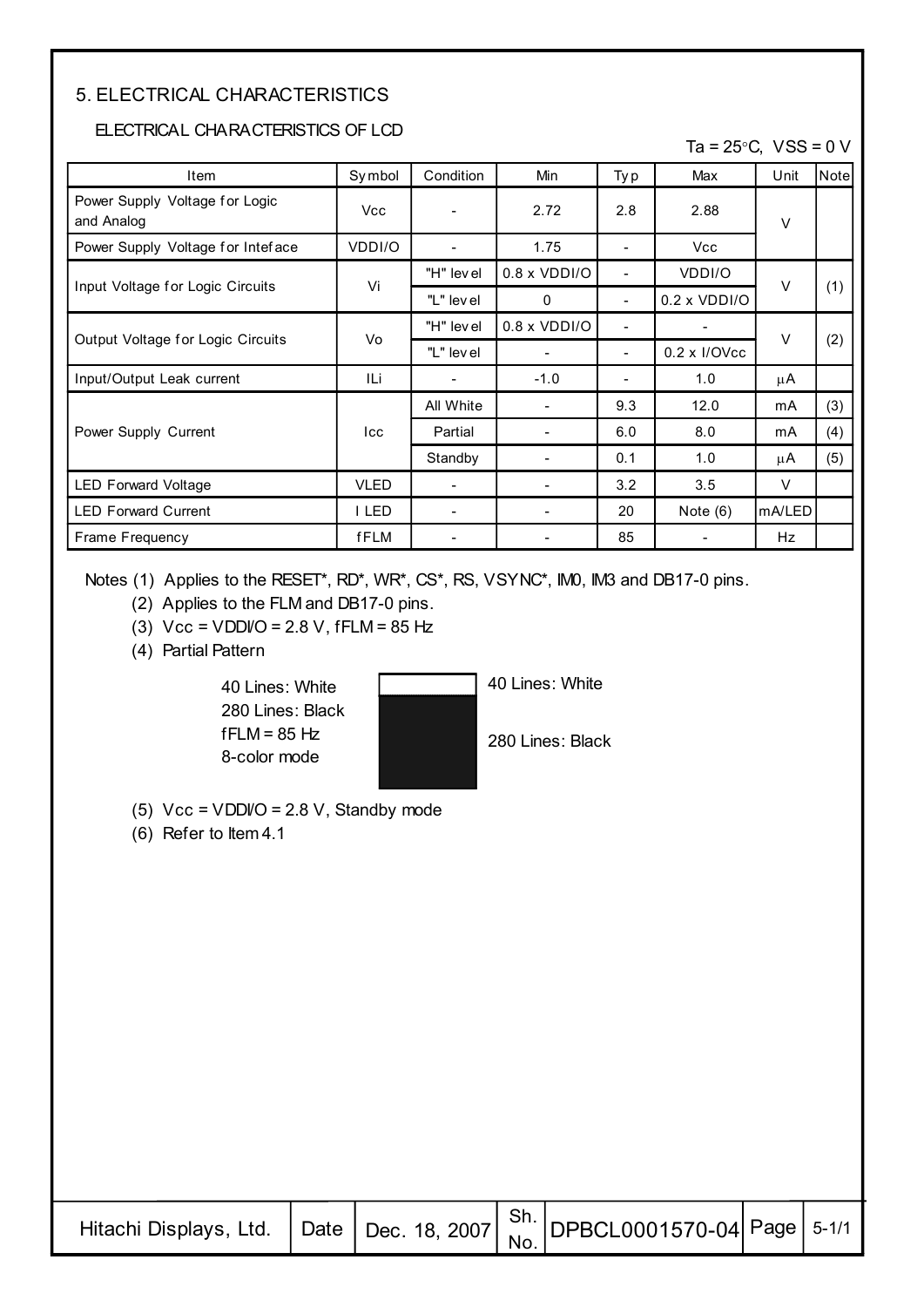#### 6. OPTICAL CHARACTERISTICS

#### OPTICAL CHARACTERISTICS OF LCD (BACKLIGHT ON)

| Item                         |             | Symbol              | Condition                                                   | Min  | Typ  | Max  | Unit                     | <b>Note</b>      |
|------------------------------|-------------|---------------------|-------------------------------------------------------------|------|------|------|--------------------------|------------------|
| <b>Brightness</b>            |             | B                   | $\phi = 0^\circ$ , $\theta = 0^\circ$                       | 200  | 300  |      | cd/m <sup>2</sup>        | (1), (2)         |
| Contrast ratio               |             | K                   | $\phi = 0^\circ$ , $\theta = 0^\circ$                       | 200  | 400  | -    | $\overline{\phantom{a}}$ | (1), (6)         |
|                              |             |                     | $\theta = 0^\circ$ , K > 10                                 |      | 160  |      |                          | (4), (6),        |
| View ing angle               |             | $\phi$ 1 + $\phi$ 2 | $\theta = 90^\circ$ , K $\geq 10$                           | ۰    | 160  |      | deg                      | (7)              |
| <b>Brightness uniformity</b> |             |                     | $\phi = 0^\circ$ , $\theta = 0^\circ$                       | 70   | 80   |      | $\%$                     | (2), (3),<br>(5) |
| Response time                |             | $tr + tf$           | $\phi = 0^\circ$ , $\theta = 0^\circ$<br>Ta= $25^{\circ}$ C |      | 40   | 70   | ms                       | (8)              |
|                              |             | $\mathsf{x}$        |                                                             | 0.57 | 0.63 | 0.69 |                          |                  |
|                              | Red         | y                   |                                                             | 0.29 | 0.35 | 0.41 |                          |                  |
|                              |             | $\mathsf{x}$        |                                                             | 0.28 | 0.34 | 0.40 |                          |                  |
| Color tone                   | Green       | у                   | $\phi = 0^{\circ}$<br>$\theta = 0^{\circ}$                  | 0.53 | 0.59 | 0.65 |                          |                  |
| (Primary Color)              |             | X                   | <b>Maximum Gradient</b>                                     | 0.08 | 0.14 | 0.20 |                          | (1)              |
|                              | <b>Blue</b> | у                   |                                                             | 0.04 | 0.10 | 0.16 |                          |                  |
|                              |             | $\mathsf{x}$        |                                                             | 0.25 | 0.31 | 0.37 |                          |                  |
|                              | White       | у                   |                                                             | 0.26 | 0.32 | 0.38 |                          |                  |

Common conditions for measurement

| Measurement environment: Dark room |                                               |
|------------------------------------|-----------------------------------------------|
| Ambient temperature                | : Ta = 25°C                                   |
| Sequence                           | : Follow Item 8.4.2, SEQUENCE.                |
| Pow er supply voltage              | : $\text{Vcc} = \text{VDDVO} = 2.8 \text{ V}$ |
| <b>Backlight current</b>           | : 20 $mA$                                     |

Notes (1) Definition of Brightness "B"



(2) Display image for measurement : White

|  | Hitachi Displays, Ltd. Date Dec. 18, 2007 $\begin{vmatrix} Sh. \ No. \ No. \end{vmatrix}$ DPBCL0001570-04 Page 6-1/2 |  |
|--|----------------------------------------------------------------------------------------------------------------------|--|

Sensor : TOPCON / BM-5A or equivalent

Measurement point : Center of LCD's active area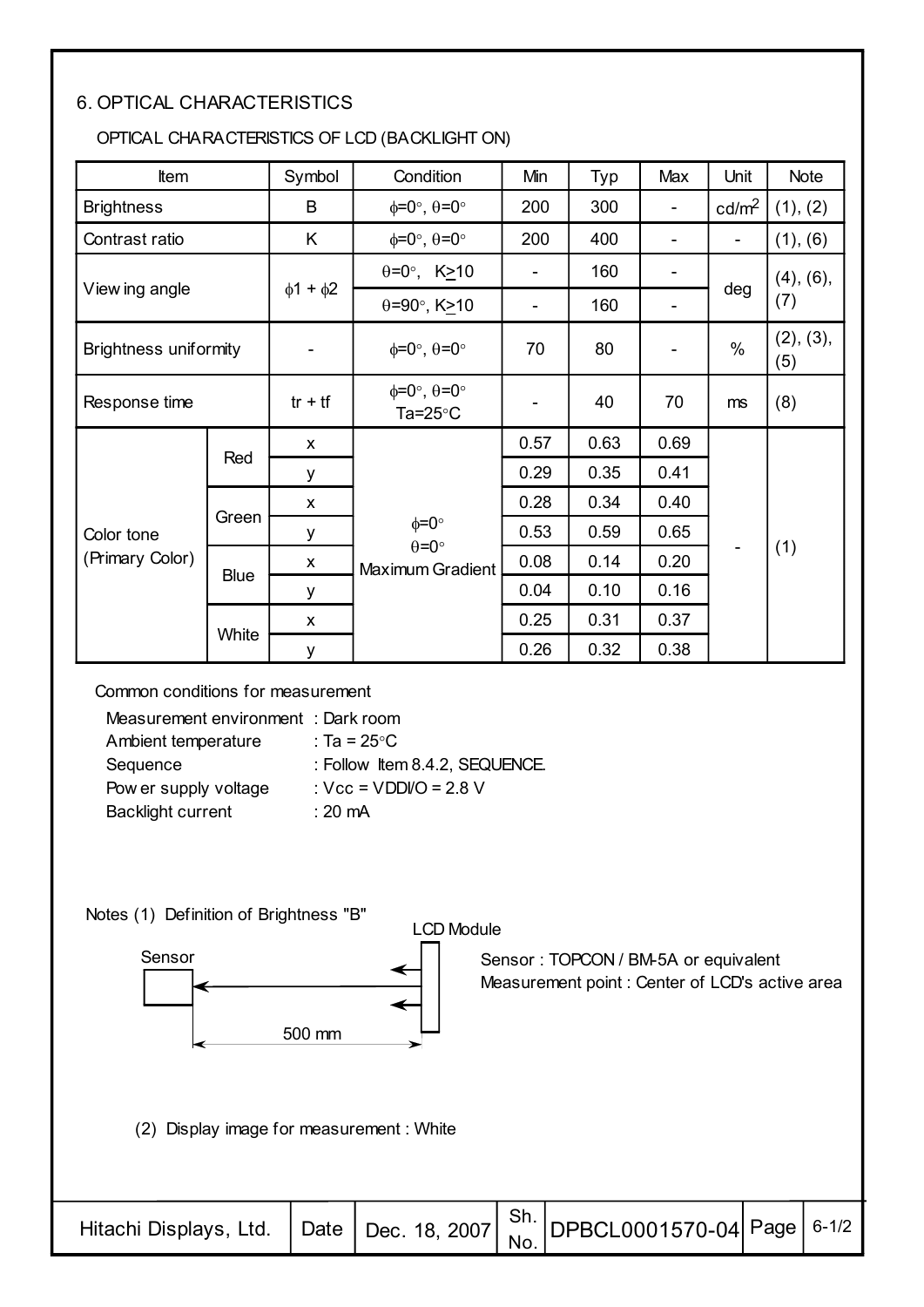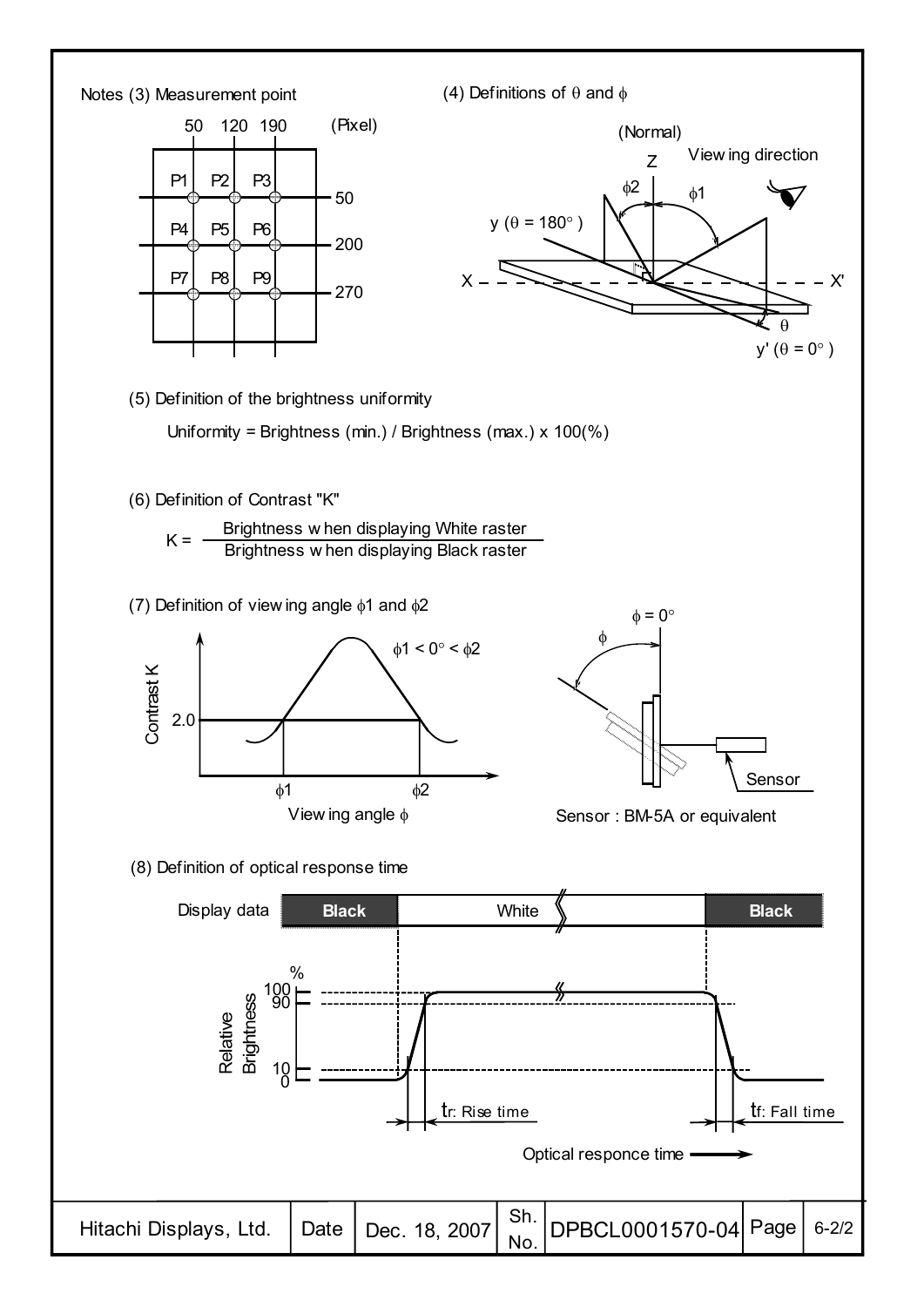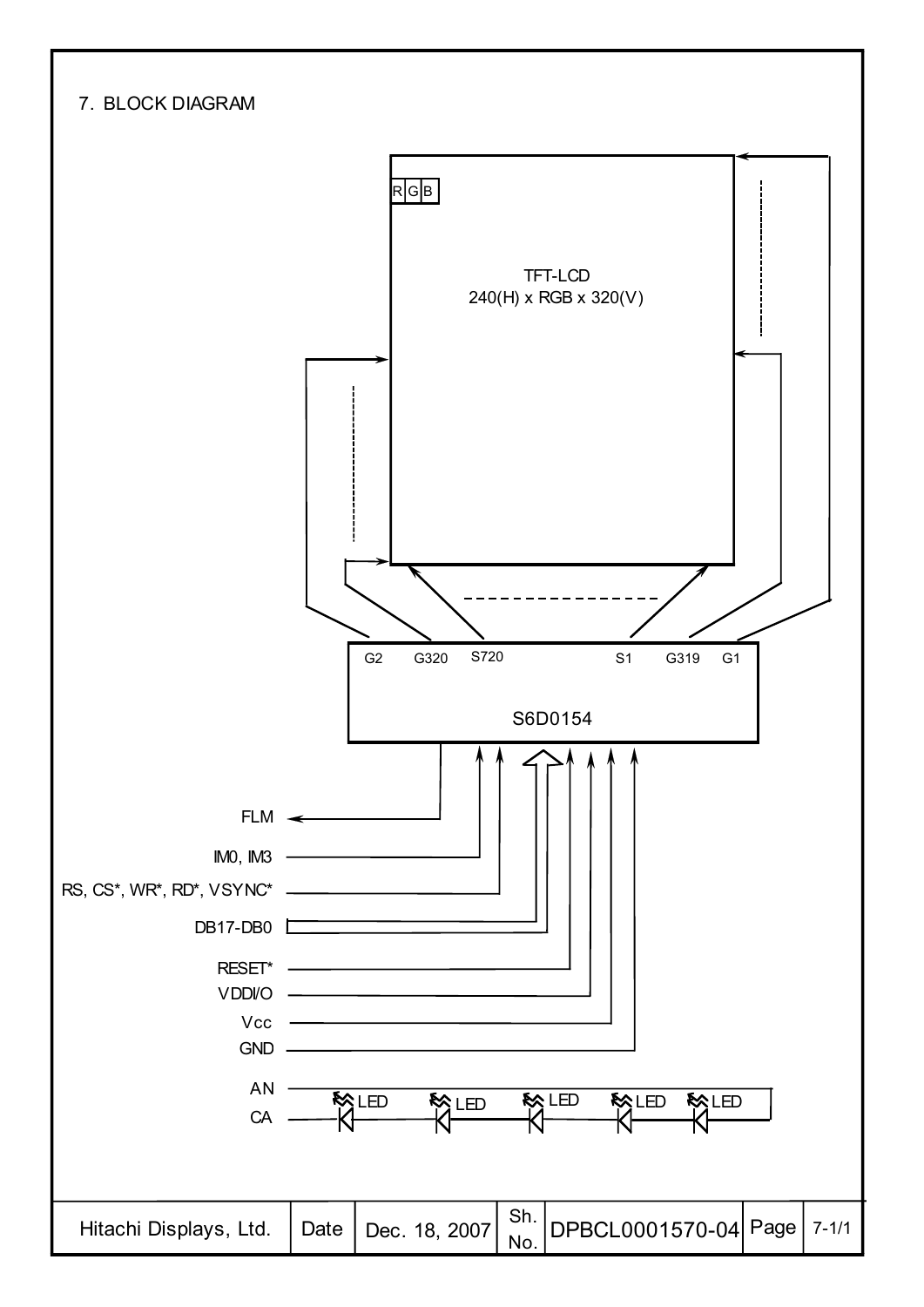#### 8. INTERFACE

#### 8.1 INTERNAL PIN CONNECTION (8 / 9 / 16/18-bit CPU bus correspondence)

| Pin<br>No.     | Signal          | Function                              | Pin<br>No. | Signal          | Function                              |
|----------------|-----------------|---------------------------------------|------------|-----------------|---------------------------------------|
| $\mathbf{1}$   | <b>GND</b>      | <b>GND</b>                            | 21         | DB <sub>3</sub> | Data Bus (Instruction & Display Data) |
| $\overline{2}$ | <b>GND</b>      | <b>GND</b>                            | 22         | DB <sub>2</sub> | Data Bus (Instruction & Display Data) |
| 3              | ID              | ID(VDDI/O)                            | 23         | DB <sub>1</sub> | Data Bus (Instruction & Display Data) |
| 4              | <b>IMO</b>      | MPU Interface Switching               | 24         | DB <sub>0</sub> | Data Bus (Instruction & Display Data) |
| 5              | IM <sub>3</sub> | MPU Interface Switching               | 25         | $RD^*$          | Read                                  |
| 6              | RESET*          | Reset                                 | 26         | WR*             | Write                                 |
| $\overline{7}$ | <b>DB17</b>     | Data Bus (Instruction & Display Data) | 27         | <b>RS</b>       | Data/Command Identification           |
| 8              | <b>DB16</b>     | Data Bus (Instruction & Display Data) | 28         | $CS^*$          | <b>Chip Select</b>                    |
| 9              | <b>DB15</b>     | Data Bus (Instruction & Display Data) | 29         | <b>VDDI/O</b>   | Pow er Supply for Interface           |
| 10             | <b>DB14</b>     | Data Bus (Instruction & Display Data) | 30         | <b>VDDI/O</b>   | Pow er Supply for Interface           |
| 11             | <b>DB13</b>     | Data Bus (Instruction & Display Data) | 31         | Vcc             | Pow er Supply for Logic and Analog    |
| 12             | <b>DB12</b>     | Data Bus (Instruction & Display Data) | 32         | Vcc             | Pow er Supply for Logic and Analog    |
| 13             | <b>DB11</b>     | Data Bus (Instruction & Display Data) | 33         | <b>NC</b>       | NC (No Connection)                    |
| 14             | <b>DB10</b>     | Data Bus (Instruction & Display Data) | 34         | AN              | Pow er Supply for LED                 |
| 15             | DB <sub>9</sub> | Data Bus (Instruction & Display Data) | 35         | CA              | <b>GND for LED</b>                    |
| 16             | DB <sub>8</sub> | Data Bus (Instruction & Display Data) | 36         | VSYNC*          | Line synchronous signal               |
| 17             | DB7             | Data Bus (Instruction & Display Data) | 37         | <b>FLM</b>      | Frame head pulse signal               |
| 18             | DB <sub>6</sub> | Data Bus (Instruction & Display Data) | 38         | <b>NC</b>       | NC (No Connection)                    |
| 19             | DB <sub>5</sub> | Data Bus (Instruction & Display Data) | 39         | <b>GND</b>      | <b>GND</b>                            |
| 20             | DB4             | Data Bus (Instruction & Display Data) |            |                 |                                       |

Suitable Connector : HIROSE FH26-39S-0.3SHW(5)

| . acni Displays, Ltd. $\Big $ Date $\Big $ Dec. 18, 2007 $\Big $ Sn. DPBCL0001570-04 Page Letter |  |  |  |  |  |
|--------------------------------------------------------------------------------------------------|--|--|--|--|--|
|--------------------------------------------------------------------------------------------------|--|--|--|--|--|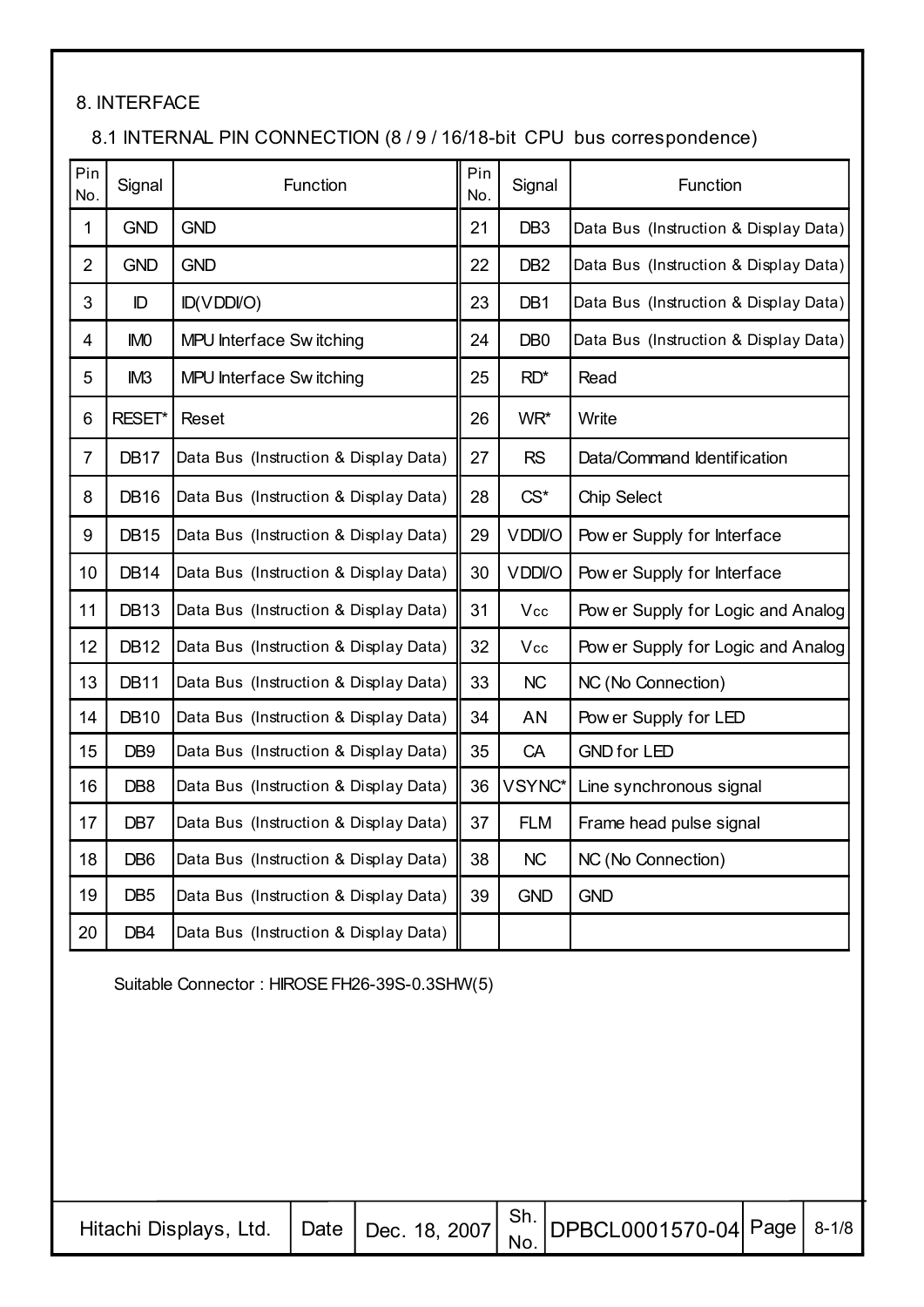#### 8.2 CPU INTERFACE MODE SETTING

8.2.1 CPU Interface Mode Selection

|         |                 | 80-System Bus Interface |            |             |            |  |  |  |  |  |  |
|---------|-----------------|-------------------------|------------|-------------|------------|--|--|--|--|--|--|
| PIN No. | SIGNAL          | 18-bit                  | 16-bit     | 9-bit       | 8-bit      |  |  |  |  |  |  |
|         |                 | 262k Colors             | 65k Colors | 262k Colors | 65k Colors |  |  |  |  |  |  |
| 4       | IM <sub>0</sub> | GND                     | GND        | VDDI/O      | VDDI/O     |  |  |  |  |  |  |
| 5       | IM <sub>3</sub> | VDDI/O                  | GND        | VDDI/O      | <b>GND</b> |  |  |  |  |  |  |

Select the interface mode and colors by setting bits of IM0 and IM3.

#### 8.2.2 Unused Data Bus Connection

|                             | <b>Bus Interface</b> | $18-b$ it     | $16-b$ it            | 9-bit                | 8-bit                |
|-----------------------------|----------------------|---------------|----------------------|----------------------|----------------------|
|                             | <b>Data Bus Pins</b> | <b>DB17-0</b> | DB17-10 DB8-1        | <b>DB17-9</b>        | DB17-10              |
| <b>Unused Data Bus Pins</b> |                      |               | DB9,DB0              | <b>DB8-0</b>         | <b>DB9-0</b>         |
| Pin No.                     | Signal               |               |                      |                      |                      |
| $\overline{7}$              | <b>DB17</b>          |               |                      |                      |                      |
| 8                           | <b>DB16</b>          |               |                      |                      |                      |
| 9                           | <b>DB15</b>          |               |                      |                      |                      |
| 10                          | <b>DB14</b>          |               |                      |                      |                      |
| 11                          | <b>DB13</b>          |               |                      |                      |                      |
| 12                          | <b>DB12</b>          |               |                      |                      |                      |
| 13                          | <b>DB11</b>          |               |                      |                      |                      |
| 14                          | <b>DB10</b>          |               |                      |                      |                      |
| 15                          | DB <sub>9</sub>      |               | <b>GND or VDDI/O</b> |                      | <b>GND or VDDI/O</b> |
| 16                          | DB8                  |               |                      | <b>GND or VDDI/O</b> | <b>GND or VDDI/O</b> |
| 17                          | DB7                  |               |                      | GND or VDDI/O        | GND or VDDI/O        |
| 18                          | DB <sub>6</sub>      |               |                      | <b>GND or VDDI/O</b> | <b>GND or VDDI/O</b> |
| 19                          | DB <sub>5</sub>      |               |                      | <b>GND or VDDI/O</b> | <b>GND or VDDI/O</b> |
| 20                          | DB4                  |               |                      | <b>GND or VDDI/O</b> | <b>GND or VDDI/O</b> |
| 21                          | DB <sub>3</sub>      |               |                      | <b>GND or VDDI/O</b> | <b>GND or VDDI/O</b> |
| 22                          | DB <sub>2</sub>      |               |                      | <b>GND or VDDI/O</b> | <b>GND or VDDI/O</b> |
| 23                          | DB1                  |               |                      | GND or VDDI/O        | <b>GND or VDDI/O</b> |
| 24                          | DB <sub>0</sub>      |               | <b>GND or VDDI/O</b> | <b>GND or VDDI/O</b> | <b>GND or VDDI/O</b> |

Unused data bus pins are to be set at GND or VDDI/O.

8.2.3 Display Data Input

|           | Data Bus               | <b>DB</b><br>17                  | DB<br>16       | DB<br>15       | DB<br>14             | DB<br>13       | <b>DB</b><br>12 | D <sub>B</sub><br>11 | <b>DB</b><br>10 | <b>DB</b><br>9           | DB<br>8        | DB<br>7        | <b>DB</b><br>6  | DB<br>5                     | DB<br>4   | DB<br>3        | DB<br>2                  | DB             | DB<br>0        |  |
|-----------|------------------------|----------------------------------|----------------|----------------|----------------------|----------------|-----------------|----------------------|-----------------|--------------------------|----------------|----------------|-----------------|-----------------------------|-----------|----------------|--------------------------|----------------|----------------|--|
| $18$ -bit | Transfer 1             | R <sub>5</sub>                   | R4             | R <sub>3</sub> | R <sub>2</sub>       | R <sub>1</sub> | R <sub>0</sub>  | G5                   | G4              | G <sub>3</sub>           | G <sub>2</sub> | G <sub>1</sub> | G <sub>0</sub>  | B <sub>5</sub>              | <b>B4</b> | B <sub>3</sub> | <b>B2</b>                | B <sub>1</sub> | B <sub>0</sub> |  |
| $16$ -bit | Transfer 1             | R <sub>5</sub><br>R <sub>0</sub> | R4             | R3             | R <sub>2</sub>       | R <sub>1</sub> | G <sub>5</sub>  | G4                   | G <sub>3</sub>  | $\overline{\phantom{0}}$ | G <sub>2</sub> | G <sub>1</sub> | G0              | <b>B5</b><br>B <sub>0</sub> | <b>B4</b> | B <sub>3</sub> | <b>B2</b>                | <b>B1</b>      |                |  |
|           | Transfer 1             | R <sub>5</sub>                   | R <sub>4</sub> | R3             | R <sub>2</sub>       | R <sub>1</sub> | R <sub>0</sub>  | G5                   | G4              | G <sub>3</sub>           |                |                |                 |                             |           |                |                          |                |                |  |
| 9-bit     | Transfer 2             | G <sub>2</sub>                   | G1             | G0             | B <sub>5</sub>       | B4             | B <sub>3</sub>  | <b>B21</b>           | <b>B1</b>       | B <sub>0</sub>           |                |                |                 |                             |           |                | $\overline{\phantom{0}}$ |                |                |  |
|           | Transfer 1             | R <sub>5</sub><br>R <sub>0</sub> | R4             | R3             | R <sub>2</sub>       | R <sub>1</sub> | G <sub>5</sub>  | G4                   | G <sub>3</sub>  | $\overline{a}$           |                |                |                 |                             |           |                |                          |                |                |  |
| 8-bit     | Transfer 2             | G <sub>2</sub>                   | G1             | G <sub>0</sub> | B <sub>5</sub><br>B0 | <b>B4</b>      | B <sub>3</sub>  | <b>B2</b>            | <b>B1</b>       |                          |                |                |                 |                             |           |                |                          |                |                |  |
|           | Hitachi Displays, Ltd. |                                  | Date           |                |                      | Dec. 18, 2007  |                 |                      |                 | Sh.<br>No.               |                |                | DPBCL0001570-04 |                             |           |                | Page                     |                | $8 - 2/8$      |  |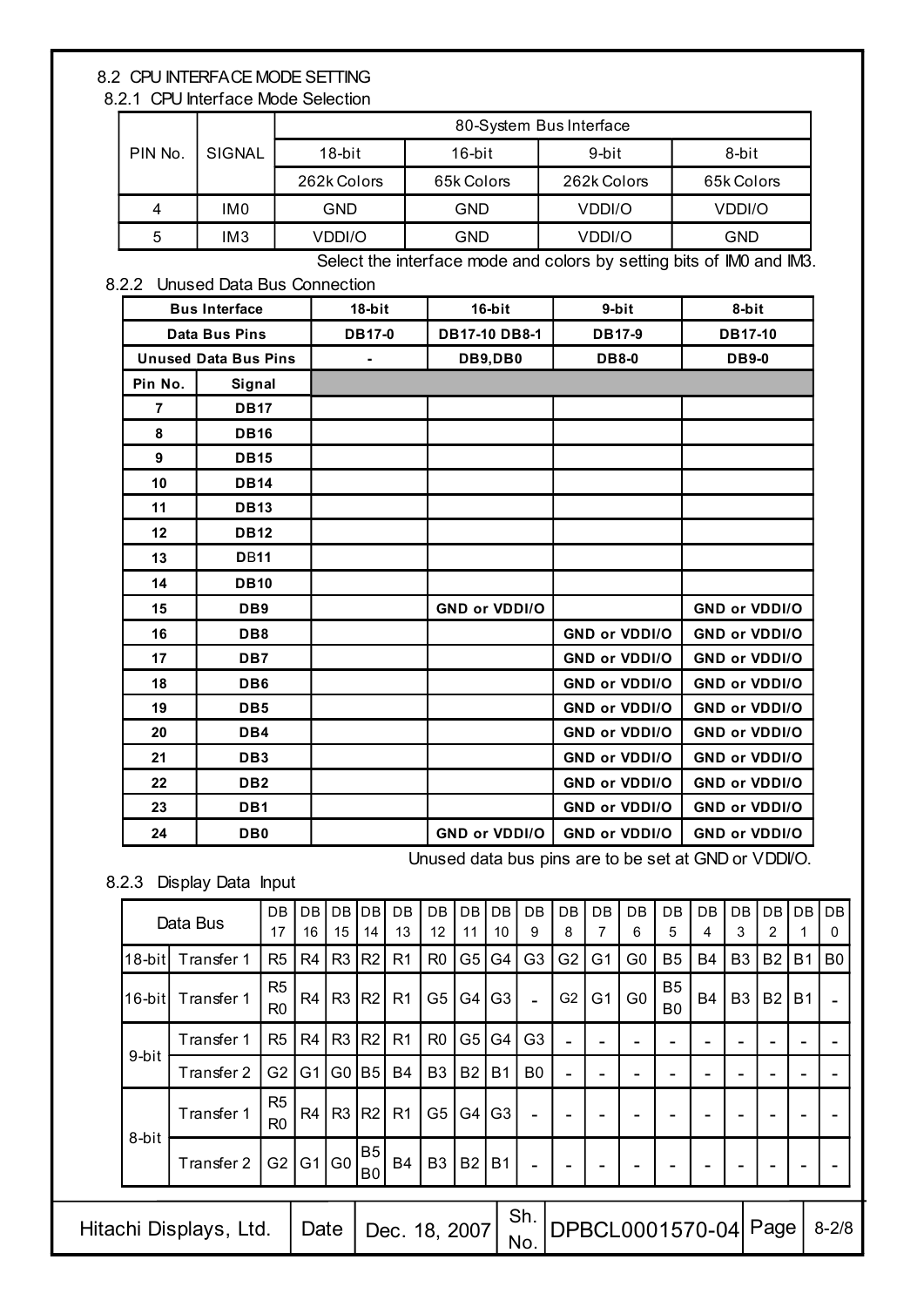#### 8.3 INTERFACE TIMING

#### 8.3.1 80-System Bus Interface Timing Characteristics <<18 bits / 16 bits / 9 bits / 8 bits>>

[Normal Write Mode,  $VDDVO = 1.75$  to 2.8 V]

| $Vec = 2.8 V$ |  |  |
|---------------|--|--|
|---------------|--|--|

|                             | <b>Item</b> | Symbol            | Unit     | Min | Typ | Max |
|-----------------------------|-------------|-------------------|----------|-----|-----|-----|
|                             | Write       | tCYCW80           | ns       | 105 |     |     |
| Cycle time                  | Read        | tCYCR80           | ns       | 525 |     |     |
| Pulse rise / fall time      | tR, tF      | ns                |          |     | 14  |     |
| Pulse width low             | Write       | tWLW80            | ns       | 35  |     |     |
|                             | Read        | tWLR80            | ns       | 263 |     |     |
|                             | Write       | tWHW80            | 35<br>ns |     |     |     |
| Pulse w idth high           | Read        | tWHR80            | ns       | 263 |     |     |
| RS to CS, WR(RD) setup time |             | <b>tAS80</b>      | ns       | 11  |     |     |
| RS to CS, WR(RD) hold time  |             | tAH <sub>80</sub> | ns       | 3   |     |     |
| CS toWR(RD) time            |             | tCT80             | ns       | 16  |     |     |
| Write data set up time      |             | tWDS80            | ns       | 21  |     |     |
| Write data hold time        |             | tWDH80            | ns       | 11  |     |     |
| Read data delay time        |             |                   | ns       | -   |     | 190 |
| Read data hold time         |             | tRDH80            | ns       | 11  |     |     |

| … acni Displays, Ltd. $\Big $ Date $\Big $ Dec. 18, 2007 $\Big $ Sn. DPBCL0001570-04 Page Letter |  |  |  |  |  |
|--------------------------------------------------------------------------------------------------|--|--|--|--|--|
|--------------------------------------------------------------------------------------------------|--|--|--|--|--|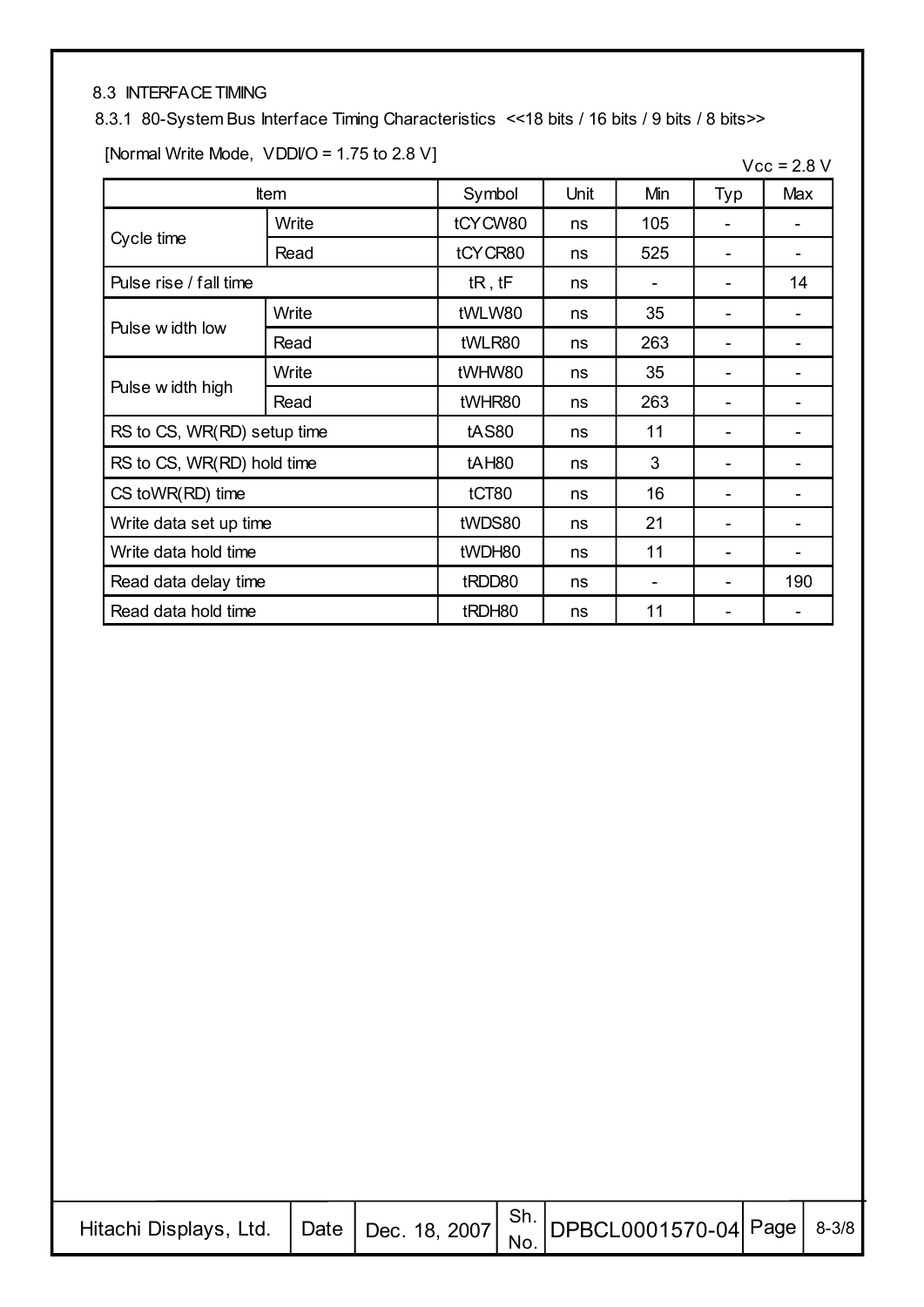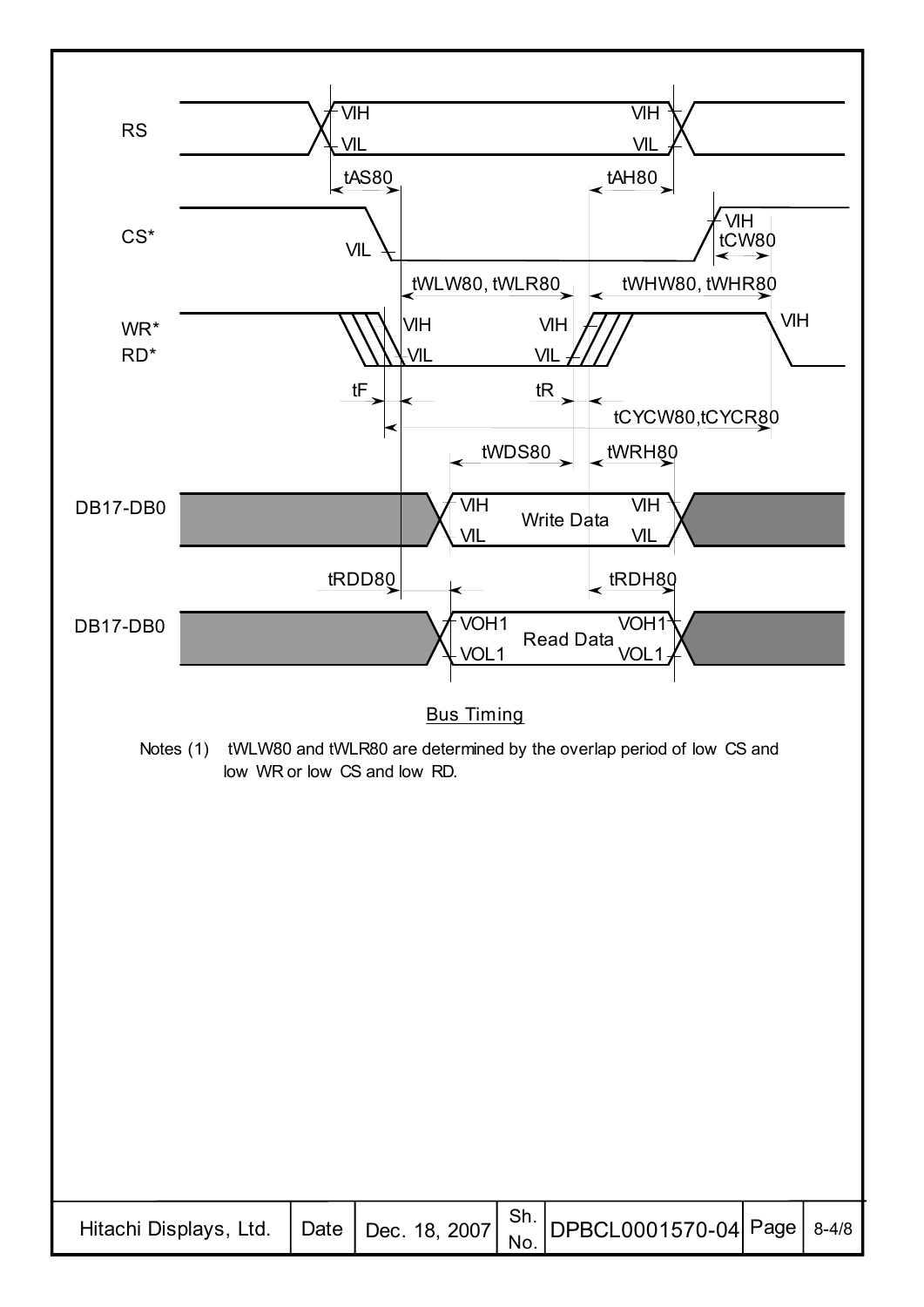#### 8.3.2 Reset Timing Characteristics

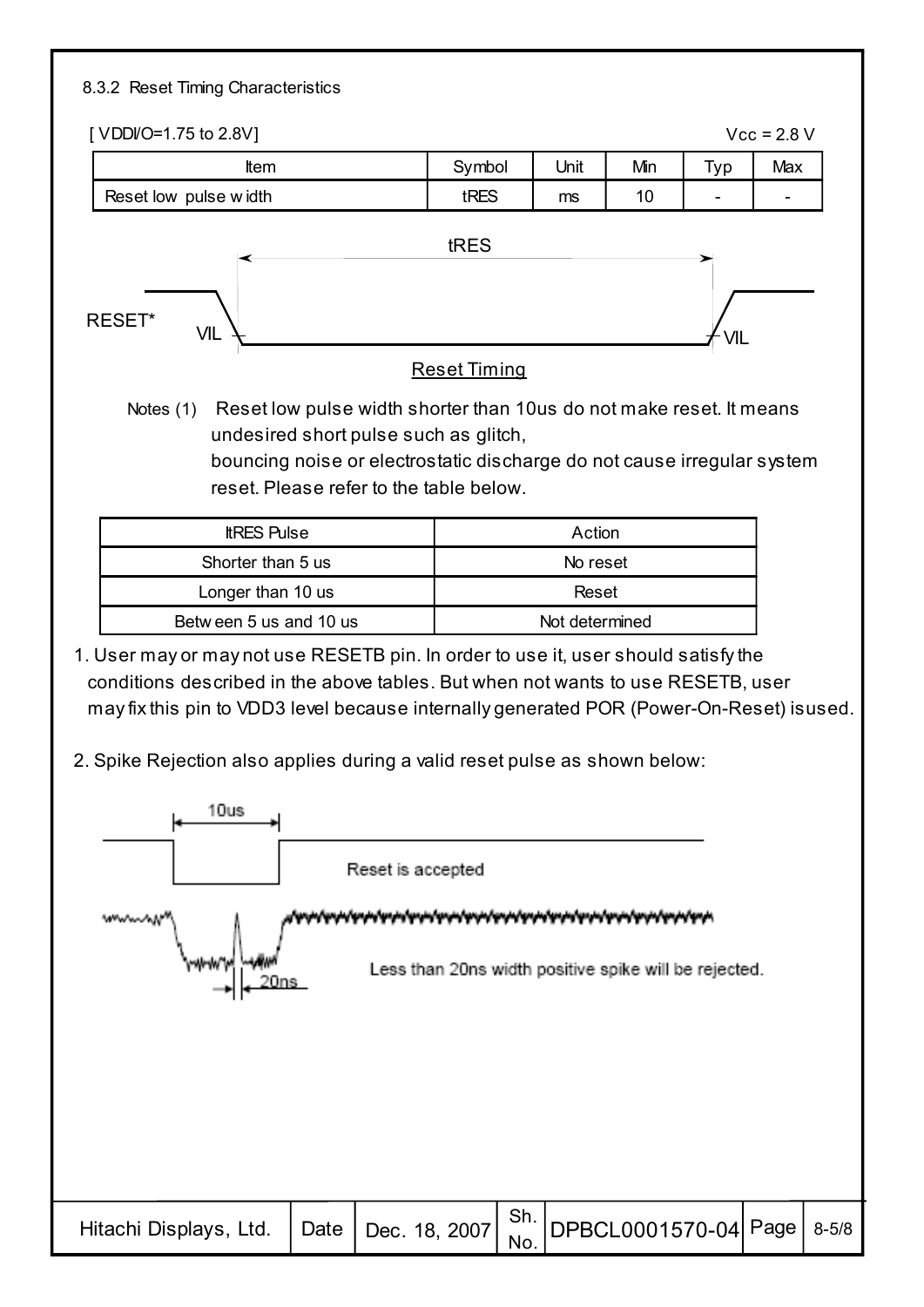#### 8.4 REGISTER SETTING

8.4.1 State Transition Diagram of Operation Mode

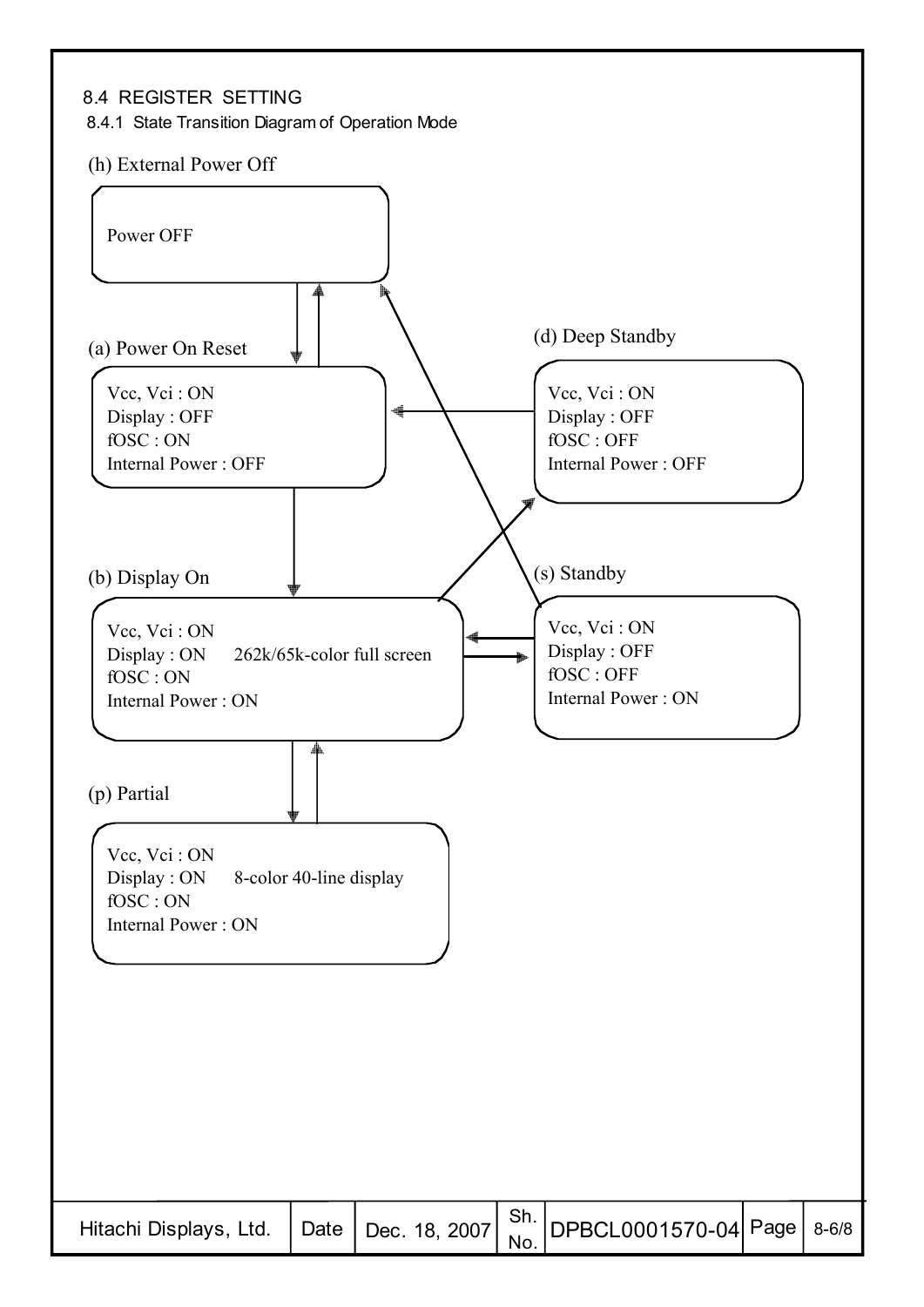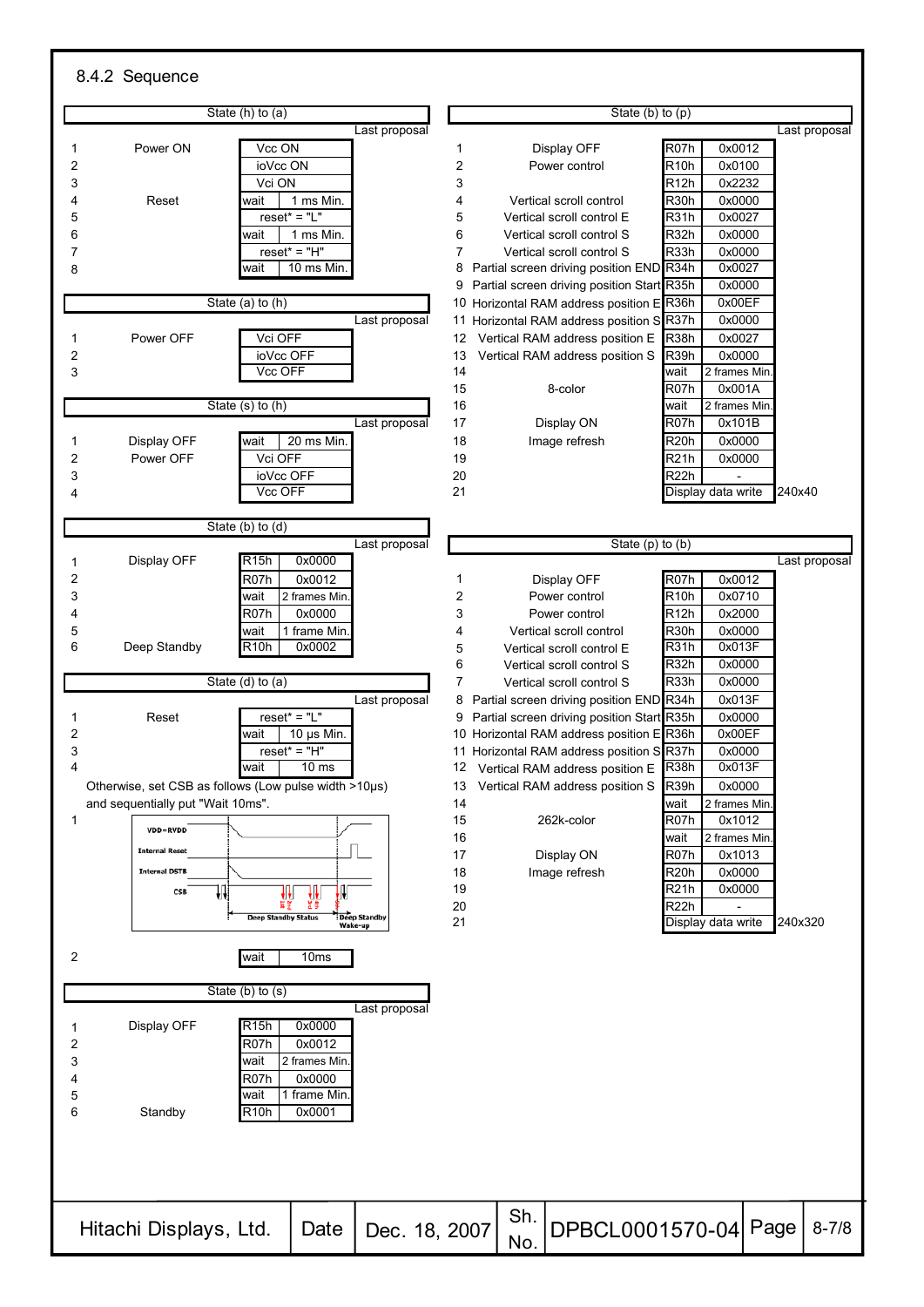|          | State $(a)$ to $(b)$                      |                                            |               |          | State $(s)$ to $(b)$               |                                            |               |
|----------|-------------------------------------------|--------------------------------------------|---------------|----------|------------------------------------|--------------------------------------------|---------------|
|          |                                           |                                            | Last proposal |          |                                    |                                            | Last proposal |
| 1        | Power setting (1)                         | R <sub>11</sub> h<br>0x001A                |               | 1        | Standby return                     | R <sub>10</sub> h<br>0x0000                |               |
| 2        |                                           | R12h<br>0x2000                             |               | 2        |                                    | 10 <sub>ms</sub><br>wait                   |               |
| 3        |                                           | R13h<br>0x0070                             |               | 3        | Power setting (1)                  | 0x001A<br>R11h                             |               |
| 4        |                                           | R <sub>14</sub> h<br>0x24E9                |               | 4        |                                    | R <sub>12</sub> h<br>0x2000                |               |
| 5        | Equalizing control                        | 0x0070<br>R15h                             |               | 5        |                                    | 0x0070<br>R13h                             |               |
| 6        |                                           | 0x0710<br>R10h                             |               | 6        |                                    | R14h<br>0x24E9                             |               |
| 7<br>8   | Power control (1)                         | wait<br>10 <sub>ms</sub><br>0x0110<br>R11h |               | 7<br>8   | Equalizing control                 | 0x0070<br>R15h<br>R10h<br>0x0710           |               |
| 9        |                                           | 10 <sub>ms</sub><br>wait                   |               | 9        |                                    | 10ms<br>wait                               |               |
| 10       | Power control (2)                         | 0x0312<br>R11h                             |               | 10       | Power control (1)                  | 0x0110<br>R11h                             |               |
| 11       |                                           | wait<br>10 <sub>ms</sub>                   |               | 11       |                                    | 10 <sub>ms</sub><br>wait                   |               |
| 12       | Power control (3)                         | 0x0712<br>R11h                             |               | 12       | Power control (2)                  | 0x0312<br>R11h                             |               |
| 13       |                                           | wait<br>10 <sub>ms</sub>                   |               | 13       |                                    | 10 <sub>ms</sub><br>wait                   |               |
| 14       | Power control (4)                         | 0x0F1A<br>R11h                             |               | 14       | Power control (3)                  | 0x0712<br>R11h                             |               |
| 15       |                                           | 20ms<br>wait                               |               | 15       |                                    | 10 <sub>ms</sub><br>wait                   |               |
| 16       | Power control (5)                         | 0x0F3A<br>R11h<br>30 <sub>ms</sub><br>wait |               | 16<br>17 | Power control (4)                  | 0x0F1A<br>R11h<br>20 <sub>ms</sub><br>wait |               |
| 17<br>18 | Driver output control                     | R <sub>01</sub> h<br>0x0528                |               | 18       | Power control (5)                  | R <sub>11</sub> h<br>0x0F3A                |               |
| 19       | LCD-driving-waveform control              | R02h<br>0x0100                             | 0x0000        | 19       |                                    | wait<br>30 <sub>ms</sub>                   |               |
| 20       | Entry mode                                | R03h<br>0x1130                             |               | 20       | Driver output control              | R01h<br>0x0528                             |               |
| 21       | Display control (1)                       | R07h<br>0x0000                             |               | 21       | LCD-driving-waveform control       | R02h<br>0x0100                             | 0x0000        |
| 22       | Display control (2)                       | R08h<br>0x0808                             | (FP=8, BP=8)  | 22       | Entry mode                         | R03h<br>0x1130                             |               |
| 23       | Frame cycle control                       | R <sub>0</sub> Bh<br>0x2102                | 0x2107        | 23       | Display control (1)                | R07h<br>0x0000                             |               |
| 24       | External display interface control        | R <sub>0</sub> Ch<br>0x0000                |               | 24       | Display control (2)                | R <sub>08</sub> h<br>0x0808                |               |
| 25       |                                           | <b>R0Eh</b><br>0x0200                      |               | 25       | Frame cycle control                | R <sub>0</sub> Bh<br>0x2102                |               |
| 26       |                                           | R0Fh<br>0x1801                             |               | 26       | External display interface control | R <sub>0</sub> Ch<br>0x0000                |               |
| 27<br>28 |                                           | wait<br>10 <sub>ms</sub>                   |               | 27<br>28 |                                    | R0Eh<br>0x0200<br>0x1801                   |               |
| 29       | Gamma setting                             | R50h<br>0x0500<br>R51h<br>0x000B           |               | 29       |                                    | R0Fh<br>10 <sub>ms</sub><br>wait           |               |
| 30       |                                           | R52h<br>0x0200                             |               | 30       | Gamma setting                      | R50h<br>0x0500                             |               |
| 31       |                                           | R53h<br>0x0003                             |               | 31       |                                    | R51h<br>0x000B                             |               |
| 32       |                                           | R54h<br>0x0002                             |               | 32       |                                    | R52h<br>0x0200                             |               |
| 33       |                                           | R55h<br>0x0B00                             |               | 33       |                                    | R53h<br>0x0003                             |               |
| 34       |                                           | 0x0005<br>R56h                             |               | 34       |                                    | R54h<br>0x0002                             |               |
| 35       |                                           | R57h<br>0x0300                             |               | 35       |                                    | R55h<br>0x0B00                             |               |
| 36       |                                           | R58h<br>0x0000                             |               | 36       |                                    | 0x0005<br>R56h                             |               |
| 37<br>38 | Vertical scroll control                   | R59h<br>0x0000                             |               | 37<br>38 |                                    | R57h<br>0x0300<br>0x0000                   |               |
| 39       | Vertical scroll control E                 | R30h<br>0x0000<br>R31h<br>0x013F           |               | 39       |                                    | R58h<br>R59h<br>0x0000                     |               |
| 40       | Vertical scroll control S                 | R <sub>32</sub> h<br>0x0000                |               | 40       | Vertical scroll control            | R <sub>30</sub> h<br>0x0000                |               |
| 41       | Vertical scroll control S                 | R33h<br>0x0000                             |               | 41       | Vertical scroll control E          | R31h<br>0x013F                             |               |
|          | 42 Horizontal RAM address position E R36h | 0x00EF                                     |               | 42       | Vertical scroll control S          | R32h<br>0x0000                             |               |
|          | 43 Horizontal RAM address position S R37h | 0x0000                                     |               | 43       | Vertical scroll control S          | 0x0000<br>R33h                             |               |
| 44       | Vertical RAM address position E           | R <sub>38</sub> h<br>0x013F                |               | 44       |                                    | 0x00EF<br>R <sub>36</sub> h                |               |
| 45       | Vertical RAM address position S           | R <sub>39h</sub><br>0x0000                 |               | 45       |                                    | R37h<br>0x0000                             |               |
| 46       |                                           | wait<br>2 frames Min                       |               | 46       |                                    | 0x013F<br>R <sub>38</sub> h                |               |
| 47       |                                           | R07h<br>0x0012                             |               | 47       |                                    | R39h<br>0x0000                             |               |
| 48       | Display ON                                | wait<br>2 frames Min.<br>R07h<br>0x1013    | FLM ON        | 48<br>49 |                                    | 2 frames Min<br>wait<br>R07h<br>0x0012     |               |
| 49       |                                           |                                            |               | 50       |                                    | 2 frames Min<br>wait                       |               |
| 50       | Image refresh                             | R20h<br>0x0000                             |               | 51       | Display ON                         | R <sub>07h</sub><br>0x1013                 |               |
| 51       |                                           | R21h<br>0x0000                             |               |          |                                    |                                            |               |
| 52       |                                           | R22h                                       |               | 52       | Image refresh                      | R <sub>20</sub> h<br>0x0000                |               |
| 53       |                                           | Display data write                         | 240x320       | 53       |                                    | R <sub>21</sub> h<br>0x0000                |               |
|          |                                           |                                            |               | 54       |                                    | R <sub>22</sub> h                          |               |
|          |                                           |                                            |               | 55       |                                    | Display data write                         | 240x320       |
|          |                                           |                                            |               |          |                                    |                                            |               |
|          |                                           |                                            |               |          |                                    |                                            |               |

| $\frac{1}{2}$ machi Displays, Ltd. $\Big $ Date $\Big $ Dec. 18, 2007 $\Big $ Sn. DPBCL0001570-04 Page Look |  |  |  |  |  |  |
|-------------------------------------------------------------------------------------------------------------|--|--|--|--|--|--|
|-------------------------------------------------------------------------------------------------------------|--|--|--|--|--|--|